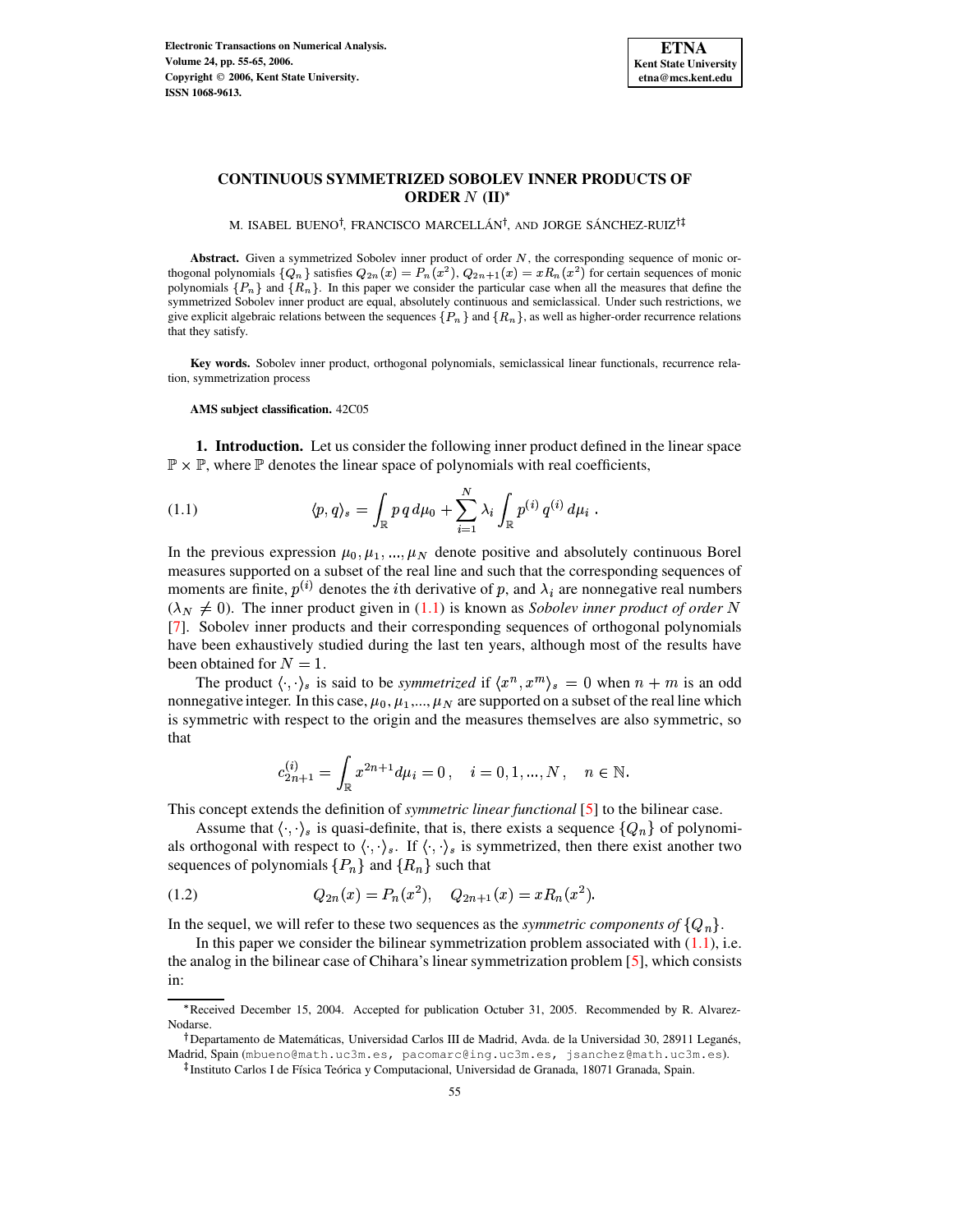(1) finding the explicit expressions of the bilinear functionals such that  $\{P_n\}$  and  $\{R_n\}$ are the corresponding sequences of orthogonal polynomials,

(2) determining recurrence relations with a finite number of terms that  $\{P_n\}$  and  $\{R_n\}$ satisfy, and

(3) obtaining explicit algebraic relations between both sequences.

The problem  $(1)$  was solved for Sobolev inner products of order 1 in [\[3\]](#page-10-2), and for general  $N$  in [\[4\]](#page-10-3). As regards problems (2) and (3), till now they have only been solved in the particular case when  $N = 1$  and the two measures that define the product  $\langle \cdot, \cdot \rangle_s$  are equal, absolutely continuous and semiclassical [\[3\]](#page-10-2). In this paper we extend these results for an arbitrary  $N \geq 1$ , under the same restrictions on the measures involved.

The structure of the paper is the following: First, in Section [2,](#page-1-0) we present some auxiliary results related with semiclassical functionals and semiclassical measures. In Section [3,](#page-2-0) we find explicit algebraic relations between the sequences  $\{P_n\}$  and  $\{R_n\}$ . In Section [4,](#page-6-0) we determine recurrence relations with a finite number of terms that the sequences  $\{P_n\}$ ,  $\{R_n\}$ and  $\{Q_n\}$  satisfy. Finally, in Section [5,](#page-10-4) we apply our general results to a particular case of the so-called Freud-Sobolev polynomials [\[2\]](#page-10-5).

<span id="page-1-1"></span><span id="page-1-0"></span>**2. Auxiliary results.** Consider a quasi-definite linear functional U in P, with integral representation

(2.1) 
$$
\mathbf{U}(p) = \int_{\mathbb{R}} p(x) d\mu = \int_{\mathbb{R}} p(x) \omega(x) dx ,
$$

<span id="page-1-3"></span>where  $\mu$  is an absolutely continuous positive Borel measure and  $\omega$  is the corresponding weight function. The functional U is said to be a *semiclassical linear functional* if

$$
D(\phi \mathbf{U}) = \psi \mathbf{U},
$$

where  $\phi$  and  $\psi$  are polynomials with  $\deg(\phi) = r \geq 0$  and  $\deg(\psi) \geq 1$ , and D denotes the derivative operator. The condition of being semiclassical can also be characterized in terms of the weight function  $\omega$ :

PROPOSITION 2.1. *[\[6\]](#page-10-6)* Let **U** be a semiclassical linear functional with integral repre*sentation* [\(2.1\)](#page-1-1), where  $\omega$  *is a continuously differentiable function in an interval* [a, *b*] *satisfying*  $\lim_{x\to a,b}\phi(x)p(x)\omega(x) = 0$  with  $p \in \mathbb{P}$ . Then,

<span id="page-1-2"></span>
$$
(\phi\omega)' = \psi\omega,
$$

 $and \omega$  *is said to be a* semiclassical weight function. *Equation* [\(2.3\)](#page-1-2) *is the so-called Pearson equation.*

DEFINITION 2.2. *[\[8\]](#page-10-7) Given a semiclassical linear functional* **U**, let  $\Pi_{\mathbf{U}}$  *be the set of all the pairs of polynomials satisfying [\(2.2\)](#page-1-3). Then, the class*  $\tilde{s}$  *of*  $U$  *is defined as* 

(2.4) 
$$
\tilde{s} = \min_{(\phi,\psi)\in\Pi_{\mathbf{U}}} \left\{ \max \left\{ \deg(\phi) - 2, \deg(\psi) - 1 \right\} \right\}.
$$

LEMMA 2.3.  $[7]$  If  $\omega$  is a semiclassical weight function, then for every nonnegative *integer ,*

<span id="page-1-4"></span>
$$
\phi^N(x)D^N\big(\omega(x)\big)=\psi(x,N)\omega(x)\,,
$$

*where*

$$
\psi(x,0) = 1,\n\psi(x,N) = \phi(x)\psi'(x,N-1) + \psi(x,N-1)[\psi(x) - N\phi'(x)], \quad N \ge 1.
$$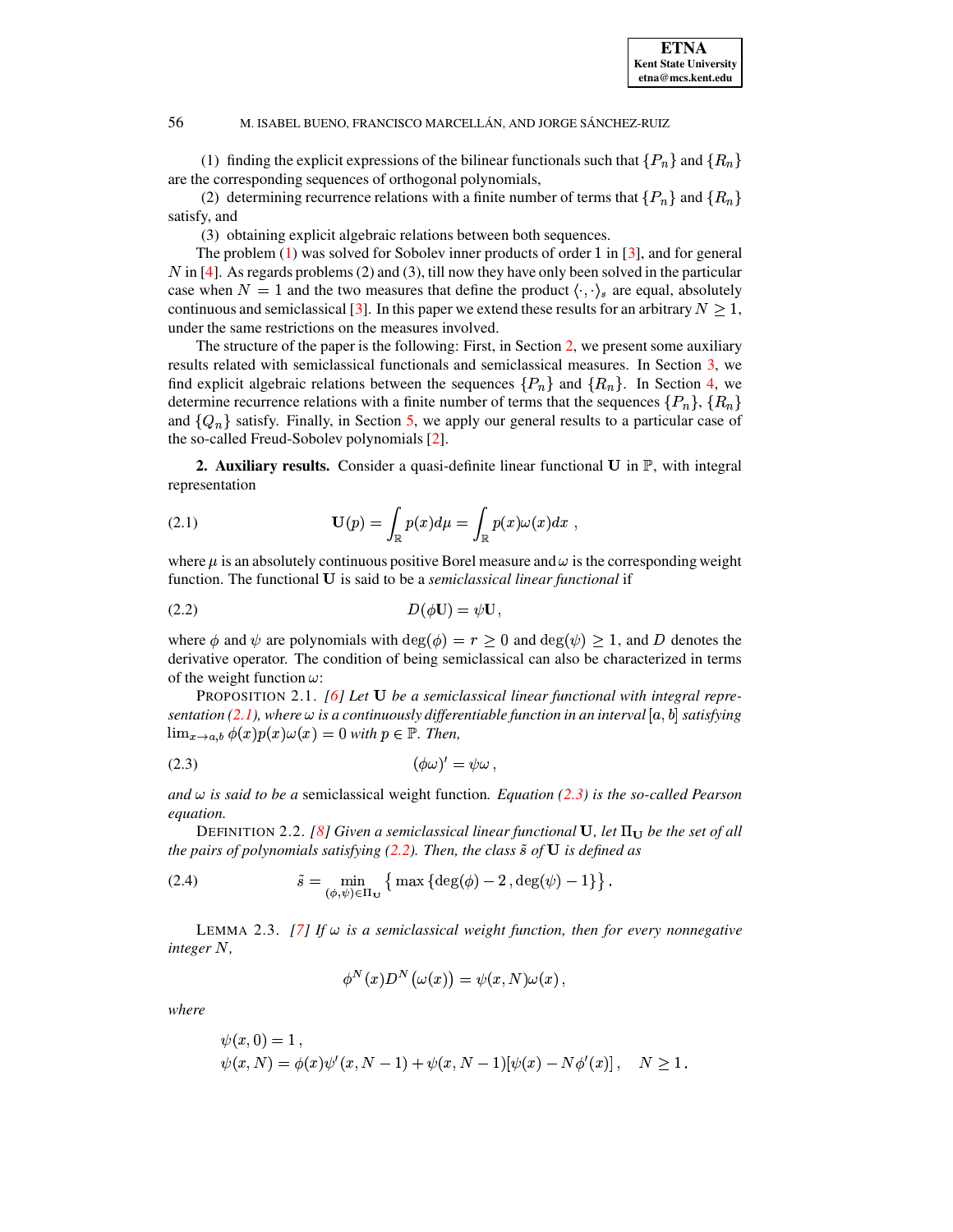#### 57 CONTINUOUS SYMMETRIZED SOBOLEV INNER PRODUCTS OF ORDER N (II)

<span id="page-2-2"></span>LEMMA 2.4. [7] Given a semiclassical weight function  $\omega$ , the polynomials  $\psi(x, N)$ defined in the previous lemma satisfy

<span id="page-2-5"></span><span id="page-2-1"></span>
$$
deg(\psi(x,N)) \le N(\tilde{s}+1), \quad N \ge 0,
$$

where  $\tilde{s}$  is the class of the semiclassical linear functional defined by  $\omega$ .

Consider the following linear differential operator in the linear space  $\mathbb{P}$ :

$$
(2.5) \tF^{(N)} := \sum_{m=0}^{N} (-1)^m \lambda_m \sum_{i=0}^{m} \binom{m}{i} \phi^{N-m+i}(x) \psi(x, m-i) D^{m+i}
$$

where  $\lambda_0 = 1$  and  $D^0 = I$ , the identity operator.

PROPOSITION 2.5. Let U be a semiclassical linear functional with integral representation  $(2.1)$ . Using the notations introduced above, for all nonnegative integers N and n,

(1) If  $\tilde{s} - r > 0$ , then deg  $(F^{(N)}(x^n)) \leq n + Nr + (\tilde{s} - r) \min\{N, n\}.$ (2) If  $\tilde{s} - r < 0$ , then deg  $(F^{(N)}(x^n)) = n + Nr$ .

*Proof.* From  $(2.5)$ ,

$$
F^{(N)}(x^n) = \sum_{m=0}^{N} (-1)^m \lambda_m \sum_{i=0}^{m} \binom{m}{i} \phi^{N-m+i}(x) \psi(x, m-i) D^{m+i}(x^n) .
$$

Notice that  $D^{m+i}(x^n) = 0$  when  $m + i > n$ . It follows that the upper bounds on the summations over m and i can be replaced, respectively, by  $\hat{N} = \min\{N, n\}$  and  $\hat{m} =$  $\min\{m, n-m\}$ , with the condition that empty sum equals zero if  $n < m$ . Using Lemma  $2.4,$ 

$$
\deg(F^{(N)}(x^n)) \le \max_{\substack{i=0:\hat{m} \\ m=0:\hat{N} \\ m=0:\hat{N}}} \{r(N-m+i) + (m-i)(\tilde{s}+1) + n - m - i\}
$$

$$
= \max_{\substack{i=0:\hat{m} \\ m=0:\hat{N}}} \{n + Nr + m(\tilde{s} - r) - i(\tilde{s} + 2 - r)\}.
$$

From (2.4), we know that  $\tilde{s} + 2 - r \ge 0$ . Therefore, the maximum is attained for  $i = 0$ ,

$$
deg (F^{(N)}(x^n)) \leq \max_{m=0:\hat{N}} \{n + Nr + m(\tilde{s} - r)\} .
$$

<span id="page-2-4"></span>If  $\tilde{s} - r > 0$ , then the maximum is attained for  $m = \hat{N}$ , and the result in (1) follows. On the other hand, if  $\tilde{s} - r < 0$ , then the maximum is attained for  $m = 0$ ; since the term  $m = i = 0$ in  $F^{(N)}(x^n)$  has exact degree  $n + Nr$ , (2) holds. O

COROLLARY 2.6. Let  $s := \max\{r, \tilde{s}\}\$ . Then, for all nonnegative integers  $N, n$ ,

<span id="page-2-3"></span>
$$
\deg (F^{(N)}(x^n)) \leq n + Ns
$$

<span id="page-2-0"></span>**3.** Explicit algebraic relations between  $\{P_n\}$  and  $\{R_n\}$ . Let us consider a symmetrized quasi-definite Sobolev inner product given by (1.1) with  $\mu_i = \mu$  for all  $i$  ( $0 \le i \le N$ ), i.e.,

(3.1) 
$$
\langle p, q \rangle_s = \int_{\mathbb{R}} p \, q \, d\mu + \sum_{i=1}^N \lambda_i \int_{\mathbb{R}} p^{(i)} q^{(i)} d\mu.
$$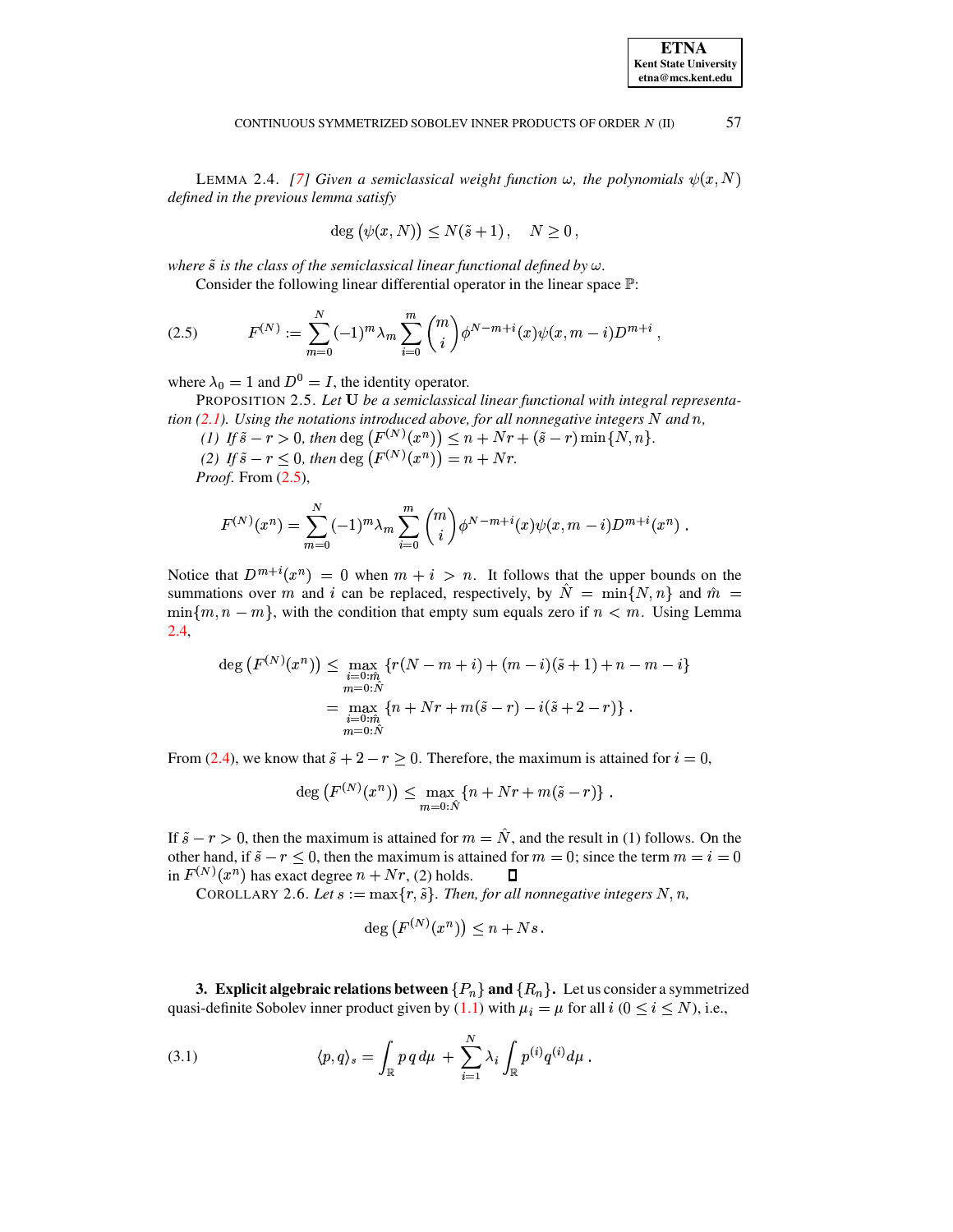We denote by  $\{Q_n\}$  the sequence of monic polynomials orthogonal with respect to (3.1), and by  $\{P_n\}$  and  $\{R_n\}$  the corresponding symmetric components defined by (1.2). The weight function  $\omega$  satisfying  $d\mu = \omega(x)dx$  and the corresponding linear functional U given by (2.1) are both symmetric. Furthermore, the sequence  $\{T_n\}$  of monic polynomials orthogonal with respect to U satisfies a three-term recurrence relation,

<span id="page-3-4"></span>
$$
(3.2) \t\t xT_n(x) = T_{n+1}(x) + c_n T_{n-1}(x), \quad n \ge 1
$$

where  $c_n \neq 0$ , and there exists a sequence of monic polynomials  $\{S_n\}$  such that

(3.3) 
$$
T_{2n}(x) = S_n(x^2), \quad T_{2n+1}(x) = xS_n^*(x^2),
$$

where  $\{S_n^*\}$  denotes the sequence of monic kernel polynomials associated with  $\{S_n\}$  [5].

<span id="page-3-0"></span>In the sequel, we assume that U is a semiclassical linear functional, and we use the notations introduced in the previous section. The following proposition states an algebraic relation between the sequences  $\{Q_n\}$  and  $\{T_n\}$  that will be useful to determine algebraic relations between  $\{P_n\}$  and  $\{R_n\}$ .

LEMMA 3.1. [7] Let p and q be arbitrary polynomials. Then,

<span id="page-3-3"></span>
$$
\langle \phi^N p, q \rangle_s = \mathbf{U}\big( p F^{(N)}(q) \big).
$$

<span id="page-3-2"></span><span id="page-3-1"></span>PROPOSITION 3.2. For every nonnegative integer  $n \geq N_s$ , there exist real numbers  $\alpha_{n,j}$  such that

(3.4) 
$$
\phi^N(x)T_n(x) = \sum_{j=n-Ns}^{n+Nr} \alpha_{n,j} Q_j(x) .
$$

*Proof.* Expanding the polynomial  $\phi^N(x)T_n(x)$  in terms of the Sobolev polynomials we get

$$
\phi^N(x)T_n(x) = \sum_{j=0}^{n+Nr} \alpha_{n,j} Q_j(x) .
$$

Then, we use Lemma 3.1 to compute the coefficients  $\alpha_{n,i}$ ,

$$
\alpha_{n,j} = \frac{\langle \phi^N(x) T_n(x), Q_j(x) \rangle_s}{\langle Q_j(x), Q_j(x) \rangle_s} = \frac{\mathbf{U}\left( T_n(x) F^{(N)}(Q_j(x)) \right)}{\langle Q_j(x), Q_j(x) \rangle_s}.
$$

Since  $\{T_n\}$  is the sequence of polynomials orthogonal with respect to U, Corollary 2.6 implies that  $\alpha_{n,j} = 0$  if  $0 \le j \le n - Ns$ .  $\Box$ 

REMARK 3.3. If in the above proof Proposition 2.5 is used instead of Corollary 2.6, a sharper lower bound can be obtained for the summation in  $(3.4)$ . This means that the first terms of the sum in  $(3.4)$  may be zero. However, since the use of Proposition 2.5 would require two parallel developments in what follows, for the sake of brevity we use the general bound given by Corollary 2.6.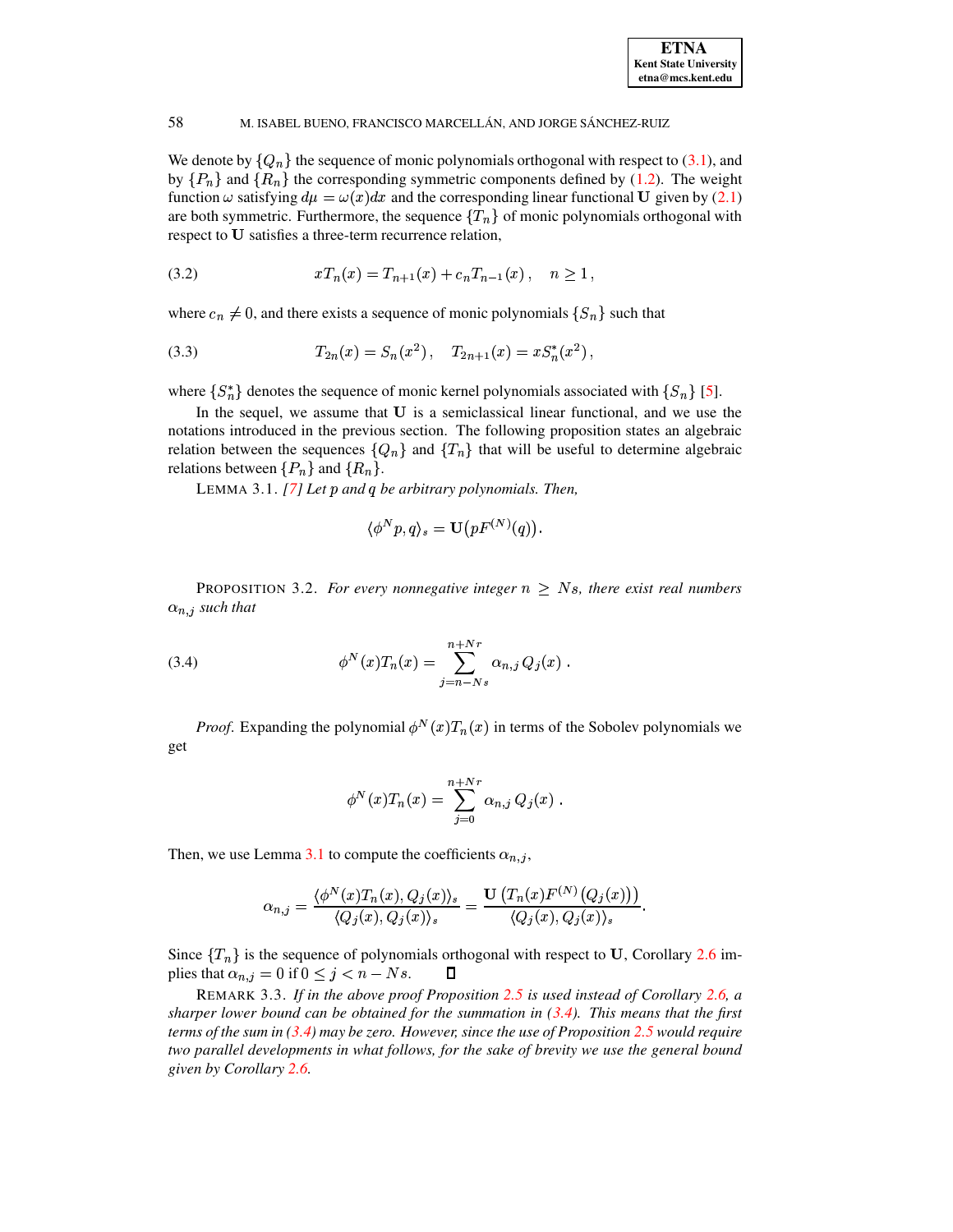<span id="page-4-4"></span>

59

#### CONTINUOUS SYMMETRIZED SOBOLEV INNER PRODUCTS OF ORDER N (II)

## 3.1. Semiclassical functional U of even class.

<span id="page-4-7"></span>PROPOSITION 3.4. If the class  $\tilde{s}$  of the functional  $U$  is even, then the following explicit algebraic relation between the sequences  $\{P_n\}$  and  $\{R_n\}$  is obtained,

(3.5)  
\n
$$
\sum_{j=m-N\hat{s}}^{m+N\hat{r}} \alpha_{2m,2j} P_j(x) = \alpha_{2m+1,2m+Nr+1} R_{m+N\hat{r}}(x)
$$
\n
$$
+ \sum_{j=m-N\hat{s}}^{m+N\hat{r}-1} (\alpha_{2m+1,2j+1} + c_{2m}\alpha_{2m-1,2j+1}) R_j(x)
$$
\n
$$
+ c_{2m}\alpha_{2m-1,2m-Ns-1} R_{m-N\hat{s}-1}(x),
$$

where  $\hat{r} = r/2$  and  $\hat{s} = s/2$ .

<span id="page-4-0"></span>*Proof.* Since  $\tilde{s}$  is an even number,  $\phi$  is an even polynomial [3, Prop. 2.6]. That is, there exists another polynomial  $\ddot{\phi}$  such that

$$
\phi(x) = \tilde{\phi}(x^2).
$$

Therefore, r and s are also even numbers. We write  $r = 2\hat{r}$  and  $s = 2\hat{s}$ . For  $n = 2m$ , Proposition 3.2 reads

 $\phi^N(x)T_{2m}(x) = \sum_{j=2m-Ns}^{2m+Nr} \alpha_{2m,j} Q_j(x).$  $(3.7)$ 

Since the term in the left-hand side of the previous identity is an even polynomial, we get

<span id="page-4-5"></span><span id="page-4-3"></span><span id="page-4-2"></span><span id="page-4-1"></span>
$$
\phi^N(x)T_{2m}(x) = \sum_{j=m-N\hat{s}}^{m+N\hat{r}} \alpha_{2m,2j} Q_{2j}(x).
$$

Taking into account  $(1.2)$ ,  $(3.3)$ , and  $(3.6)$ , the previous equation can be rewritten as

(3.8) 
$$
\tilde{\phi}^{N}(x)S_{m}(x) = \sum_{j=m-N\hat{s}}^{m+N\hat{r}} \alpha_{2m,2j} P_{j}(x).
$$

In a similar way, for  $n = 2m + 1$  we obtain

(3.9) 
$$
\tilde{\phi}^N(x) S_m^*(x) = \sum_{j=m-N\hat{s}}^{m+N\hat{r}} \alpha_{2m+1,2j+1} R_j(x).
$$

Taking into account (3.3) and (3.2) with n replaced by  $2m$ , we get

<span id="page-4-6"></span>(3.10) 
$$
S_m(x) = S_m^*(x) + c_{2m} S_{m-1}^*(x).
$$

Multiplying (3.10) by  $\tilde{\phi}^N$  and using (3.8) and (3.9), we obtain

(3.11) 
$$
\sum_{j=m-N\hat{s}}^{m+N\hat{r}} \alpha_{2m,2j} P_j(x)
$$

$$
= \sum_{j=m-N\hat{s}}^{m+N\hat{r}} \alpha_{2m+1,2j+1} R_j(x) + c_{2m} \sum_{j=m-N\hat{s}-1}^{m+N\hat{r}-1} \alpha_{2m-1,2j+1} R_j(x).
$$

The result in  $(3.5)$  can be obtained in a straightforward way from the previous expression.  $\Box$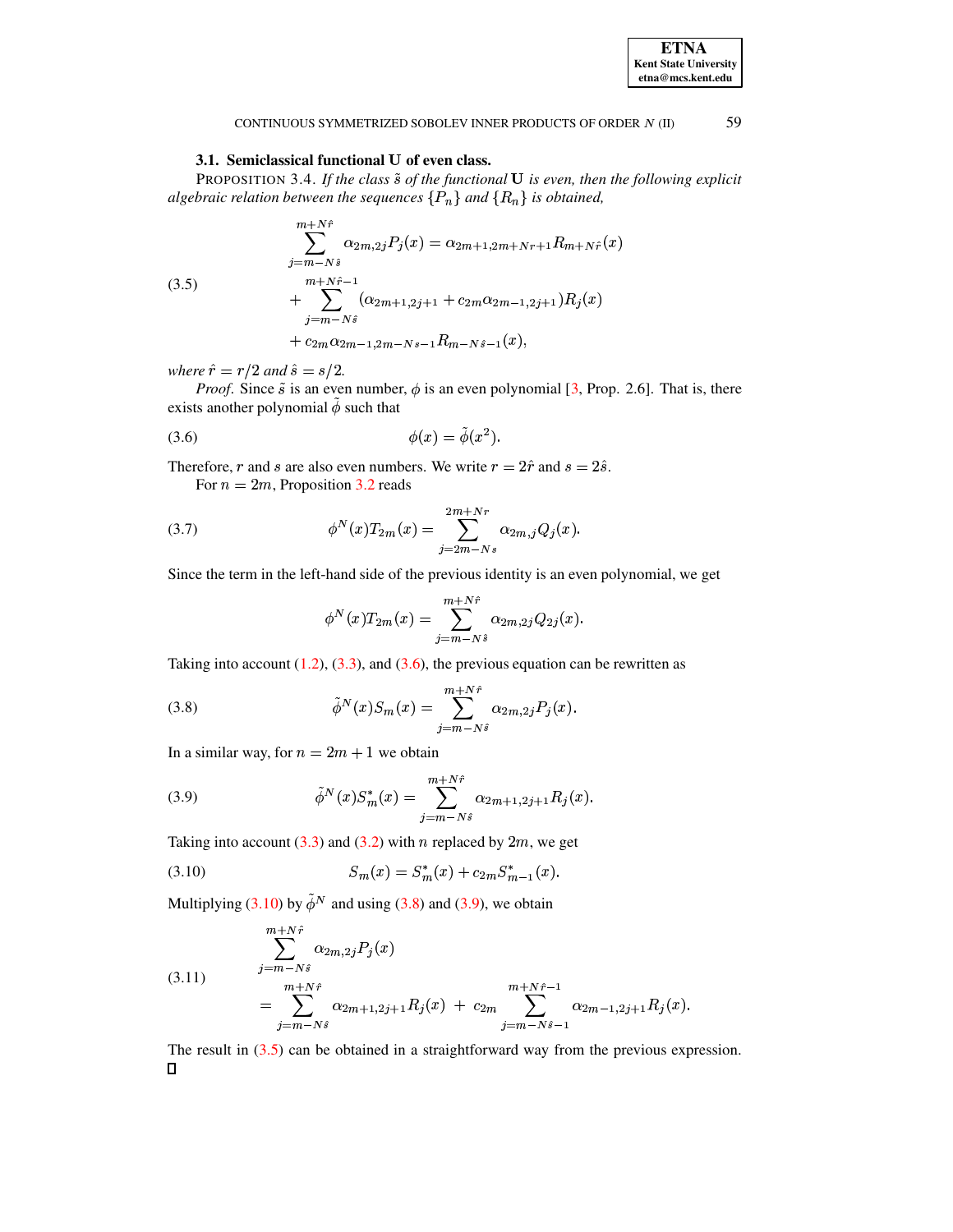

## 3.2. Semiclassical functional U of odd class.

60

PROPOSITION 3.5. Let the class  $\tilde{s}$  of the functional  $U$  be an odd number. The following explicit algebraic relations between the sequences  $\{P_n\}$  and  $\{R_n\}$  are obtained:

(1) If N is an even number and  $T = N/2$ , then

$$
\sum_{j=m-Ts}^{m+Tr} \alpha_{2m,2j} P_j(x) = \alpha_{2m+1,2m+Nr+1} R_{m+Tr}(x)
$$
  
+ 
$$
\sum_{j=m-Ts}^{m+Tr-1} (\alpha_{2m+1,2j+1} + c_{2m} \alpha_{2m-1,2j+1}) R_j(x)
$$

$$
+ c_{2m} \alpha_{2m-1,2m-Ns-1} R_{m-Ts-1}(x)
$$

(2) If N is an odd number, and  $T = (N-1)/2$ , then

$$
m + Tr + \hat{r} + 1
$$
  
\n
$$
\sum_{j=m-Ts-\hat{s}}^{m+Tr+\hat{r}+1} \alpha_{2m+1,2j} P_j(x) = \alpha_{2m+2,2m+Nr+2} R_{m+Tr+\hat{r}+1}(x)
$$
  
\n+ 
$$
\sum_{j=m-Ts-\hat{s}}^{m+Tr+\hat{r}} (\alpha_{2m+2,2j+1} + c_{2m+1} \alpha_{2m,2j+1}) R_j(x)
$$
  
\n+ 
$$
c_{2m+1} \alpha_{2m,2m-Ns} R_{m-Ts-\hat{s}-1}(x),
$$

where  $\hat{r} = (r - 1)/2$  and  $\hat{s} = (s - 1)/2$ .

*Proof.* Since  $\tilde{s}$  is an odd number,  $\phi$  is an odd polynomial [3, Prop. 2.6]. Therefore, there exists another polynomial  $\hat{\phi}$  such that

$$
\phi(x) = x\hat{\phi}(x^2).
$$

Since r and  $\tilde{s}$  are odd numbers, so it is s. In the sequel, we write  $r = 2\hat{r} + 1$  and  $s = 2\hat{s} + 1$ .

(1) Assume that N is even. Then, we write  $N = 2T$ , for some nonnegative integer T. From  $(3.4)$ , we get

<span id="page-5-2"></span><span id="page-5-1"></span><span id="page-5-0"></span>
$$
\phi^N(x) T_{2m}(x) = \sum_{j=m-Ts}^{m+Tr} \alpha_{2m,2j} Q_{2j}(x).
$$

Taking into account  $(1.2)$ ,  $(3.12)$ , and  $(3.3)$ , we get

(3.13) 
$$
x^T \hat{\phi}^N(x) S_m(x) = \sum_{j=m-T_s}^{m+Tr} \alpha_{2m,2j} P_j(x).
$$

Consider Proposition 3.2 with  $n = 2m + 1$  to obtain, in a similar way,

(3.14) 
$$
x^T \hat{\phi}^N(x) S_m^*(x) = \sum_{j=m-Ts}^{m+Tr} \alpha_{2m+1,2j+1} R_j(x).
$$

<span id="page-5-3"></span>By multiplying both sides of (3.10) by  $x^T \hat{\phi}^N(x)$ , (3.13) and (3.14) lead us to the following explicit algebraic relation between  $\{P_n\}$  and  $\{R_n\}$ ,

(3.15) 
$$
\sum_{j=m-T_s}^{m+Tr} \alpha_{2m,2j} P_j(x)
$$

$$
= \sum_{j=m-Ts}^{m+Tr} \alpha_{2m+1,2j+1} R_j(x) + c_{2m} \sum_{j=m-Ts-1}^{m+Tr-1} \alpha_{2m-1,2j+1} R_j(x)
$$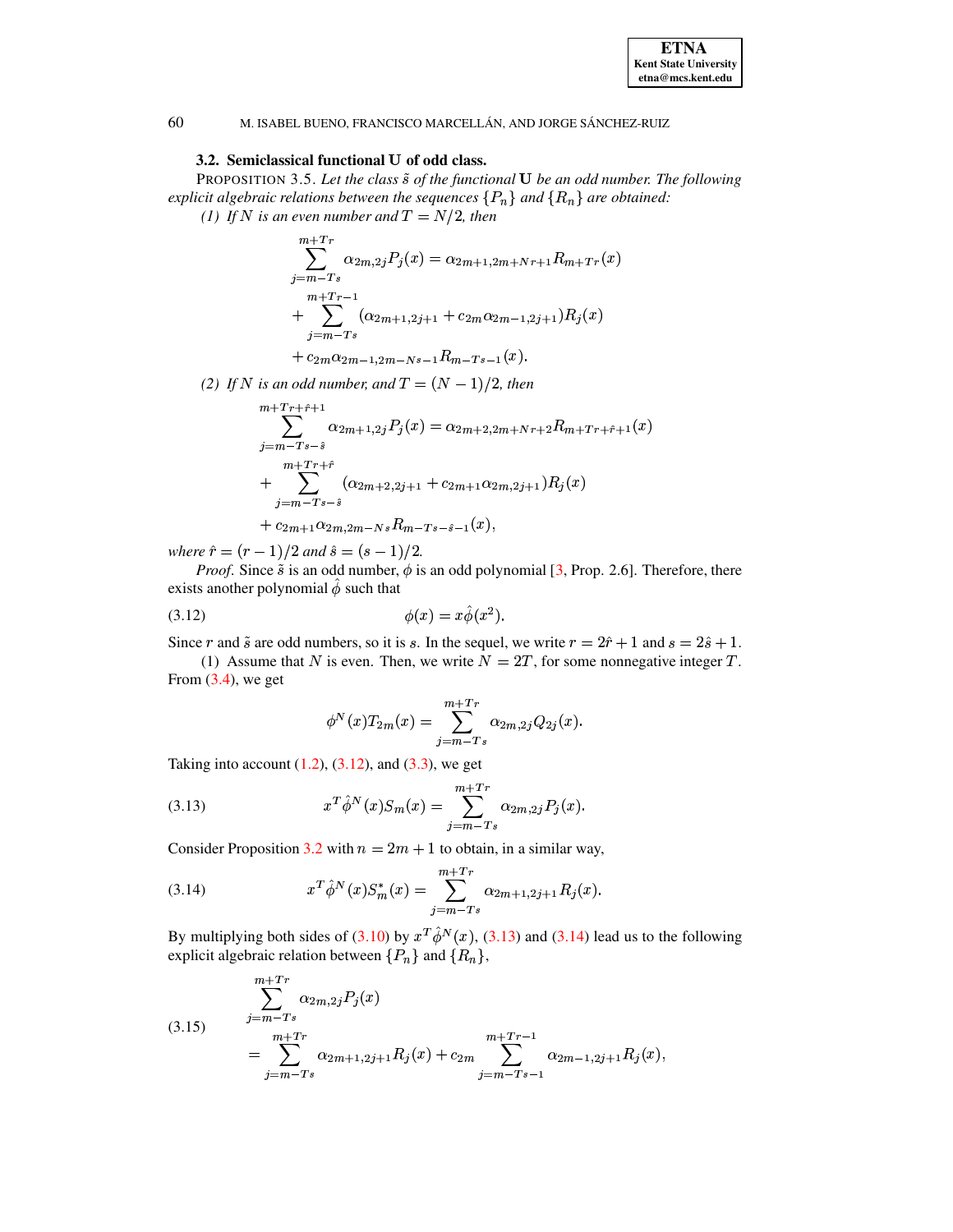## <span id="page-6-2"></span>**ETNA Kent State University**  $etna@mcs. kent.edu$

### CONTINUOUS SYMMETRIZED SOBOLEV INNER PRODUCTS OF ORDER N (II)

and the result follows in a straightforward way.

<span id="page-6-1"></span>(2) Assume that N is odd. Then  $N = 2T + 1$  for some nonnegative integer T. In this case, the term on the left-hand side of  $(3.7)$  is an odd polynomial, and taking into account  $(1.2)$ ,  $(3.12)$ , and  $(3.3)$ , we get

(3.16) 
$$
x^T \hat{\phi}^N(x) S_m(x) = \sum_{j=m-Ts-\hat{s}-1}^{m+T r+\hat{r}} \alpha_{2m,2j+1} R_j(x).
$$

A similar procedure gives, using Proposition 3.2 with  $n = 2m + 1$ ,

(3.17) 
$$
x^{T+1} \hat{\phi}^N(x) S_m^*(x) = \sum_{j=m-Ts-\hat{s}}^{m+T r + \hat{r}+1} \alpha_{2m+1,2j} P_j(x).
$$

<span id="page-6-3"></span>From (3.2) with  $n = 2m + 1$ , and (3.3),

(3.18) 
$$
xS_m^*(x) = S_{m+1}(x) + c_{2m+1}S_m(x).
$$

<span id="page-6-5"></span>Replacing  $(3.16)$  and  $(3.17)$  into  $(3.18)$ , the following relation is obtained,

(3.19) 
$$
\sum_{j=m-Ts-\hat{s}}^{m+Tr+\hat{r}+1} \alpha_{2m+1,2j} P_j(x)
$$

$$
= \sum_{j=m-Ts-\hat{s}}^{m+Tr+\hat{r}+1} \alpha_{2m+2,2j+1} R_j(x) + c_{2m+1} \sum_{j=m-Ts-\hat{s}-1}^{m+Tr+\hat{r}} \alpha_{2m,2j+1} R_j(x),
$$

<span id="page-6-0"></span>and the result follows straightforwardly.  $\Box$ 

4. Recurrence relations. In this section we deduce recurrence relations with a finite number of terms for the sequences  $\{P_n\}$ ,  $\{R_n\}$ , and  $\{Q_n\}$ . The number of terms in these relations depends on the class of the functional  $U$  and the degree of the polynomial  $\phi$ .

## 4.1. Recurrence relations for  $\{P_n\}$ .

<span id="page-6-6"></span>**PROPOSITION 4.1.** If the class  $\tilde{s}$  of **U** is an even number, then the sequence  $\{P_n\}$ satisfies the following  $[N(\hat{s} + \hat{r}) + 3]$ -term recurrence relation,

 $\alpha_{2m+2,2m+Nr+2}P_{m+Nr+1}(x)$  $= (x \alpha_{2m,2m+Nr} - \alpha_{2m+2,2m+Nr} - c_{2m+1} \alpha_{2m,2m+Nr} - c_{2m} \alpha_{2m,2m+Nr}) P_{m+N\hat{r}}(x)$  $+\sum_{j=m-N\hat{s}+1}^{m+N\hat{r}-1}[x\alpha_{2m,2j}-\alpha_{2m+2,2j}-c_{2m+1}\alpha_{2m,2j}-c_{2m}(\alpha_{2m,2j}+c_{2m-1}\alpha_{2m-2,2j})]P_j(x)$  $+[x\alpha_{2m},\alpha_{2m-Ns}-c_{2m+1}\alpha_{2m},\alpha_{2m-Ns}-c_{2m}(\alpha_{2m},\alpha_{2m-Ns}+c_{2m-1}\alpha_{2m-2},\alpha_{m-Ns})]P_{m-N\,\hat{s}}(x)$  $- c_{2m} c_{2m-1} \alpha_{2m-2,2m-Ns-2} P_{m-N\hat{s}-1}(x),$ 

where  $\hat{r} = r/2$  and  $\hat{s} = s/2$ .

<span id="page-6-4"></span>*Proof.* Assume that  $\tilde{s}$  is an even number. Multiplying both sides of (3.18) by  $\tilde{\phi}^N(x)$ , and plugging  $(3.8)$  and  $(3.9)$  into it, we get

(4.1) 
$$
x \left[ \sum_{j=m-N\hat{s}}^{m+N\hat{r}} \alpha_{2m+1,2j+1} R_j(x) \right] = \sum_{j=m-N\hat{s}+1}^{m+N\hat{r}+1} \alpha_{2m+2,2j} P_j(x) + c_{2m+1} \sum_{j=m-N\hat{s}}^{m+N\hat{r}} \alpha_{2m,2j} P_j(x).
$$

61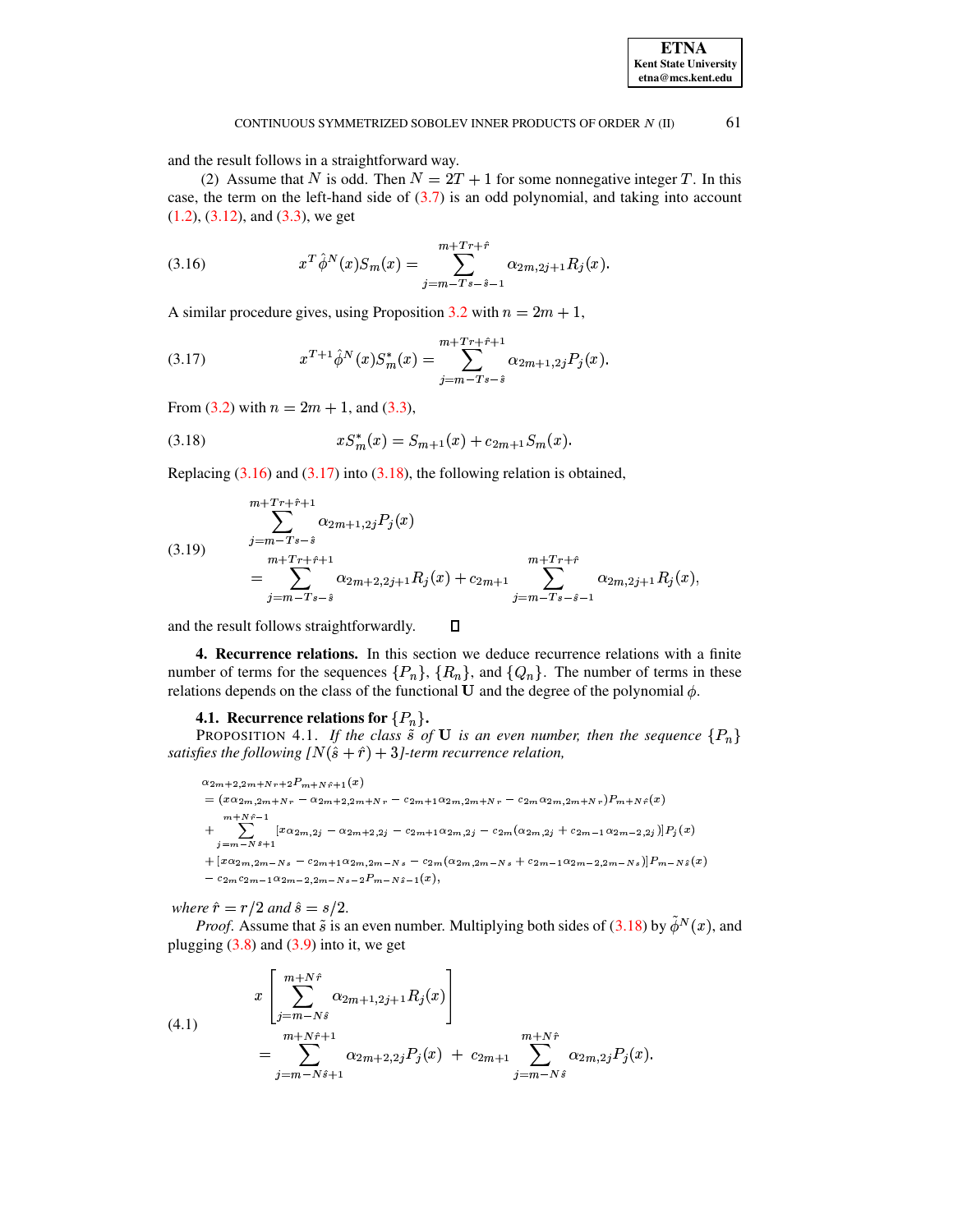Now, we multiply both sides of  $(3.11)$  by x and replace  $(4.1)$  in it to obtain

$$
x\left[\sum_{j=m-N\hat{s}}^{m+N\hat{r}} \alpha_{2m,2j} P_j(x)\right]
$$
  
= 
$$
\sum_{j=m-N\hat{s}+1}^{m+N\hat{r}+1} \alpha_{2m+2,2j} P_j(x) + c_{2m+1} \sum_{j=m-N\hat{s}}^{m+N\hat{r}} \alpha_{2m,2j} P_j(x)
$$
  
+ 
$$
c_{2m}\left[\sum_{j=m-N\hat{s}}^{m+N\hat{r}} \alpha_{2m,2j} P_j(x) + c_{2m-1} \sum_{j=m-N\hat{s}-1}^{m+N\hat{r}-1} \alpha_{2m-2,2j} P_j(x)\right]
$$

From the previous expression we get the  $(N\hat{s} + N\hat{r} + 3)$ -term recurrence relation for  $\{P_n\}$ given in the statement of the proposition.  $\Box$ 

PROPOSITION 4.2. Let the class  $\tilde{s}$  of **U** be an odd number, and put  $\hat{r} = (r - 1)/2$  and  $\hat{s} = (s-1)/2$ . Then the sequence  $\{P_n\}$  satisfies the following  $[N(\hat{s} + \hat{r} + 1) + 3]$ -term recurrence relations:

(1) If N is an even number, and  $T = N/2$ , then

$$
\alpha_{2m+2,2m+Nr+2}P_{m+Tr+1}(x)
$$
\n
$$
= [\alpha_{2m,2m+Nr}(x - c_{2m+1} - c_{2m}) - \alpha_{2m+2,2m+Nr}]P_{m+Tr}(x)
$$
\n
$$
+ \sum_{j=m-Ts+1}^{m+Tr-1} [(x - c_{2m+1} - c_{2m})\alpha_{2m,2j} - \alpha_{2m+2,2j} - c_{2m}c_{2m-1}\alpha_{2m-2,2j}]P_j(x)
$$
\n
$$
+ [(x - c_{2m+1} - c_{2m})\alpha_{2m,2m-Ns} - c_{2m}c_{2m-1}\alpha_{2m-2,2m-Ns}]P_{m-Ts}(x)
$$
\n
$$
- c_{2m}c_{2m-1}\alpha_{2m-2,2m-Ns-2}P_{m-Ts-1}(x).
$$

(2) If N is an odd number, and  $T = (N - 1)/2$ , then

$$
\alpha_{2m+3,2m+Nr+3}P_{m+Tr+\hat{r}+2}
$$
\n=  $(x\alpha_{2m+1,2m+Nr+1} - \alpha_{2m+3,2m+Nr+1} - c_{2m+2}\alpha_{2m+1,2m+Nr+1} - c_{2m+1}\alpha_{2m+1,2m+Nr+1})P_{m+Tr+\hat{r}+1}(x)$   
\n+  $\sum_{j=m-Ts-3+1}^{m+Tr+\hat{r}} [x\alpha_{2m+1,2j} - \alpha_{2m+3,2j} - (c_{2m+2} + c_{2m+1})\alpha_{2m+1,2j} - c_{2m+1}c_{2m}\alpha_{2m-1,2j}]P_j(x)$   
\n-  $(x\alpha_{2m+1,2m-Ns+1} - c_{2m+2}\alpha_{2m+1,2m-Ns+1} - c_{2m+1}\alpha_{2m+1,2m-Ns+1} - c_{2m+1}c_{2m}\alpha_{2m-1,2m-Ns+1})P_{m-Ts-\hat{s}}(x)$   
\n-  $c_{2m+1}c_{2m}\alpha_{2m-1,2m-Ns-1}P_{m-Ts-\hat{s}-1}(x).$ 

<span id="page-7-0"></span>*Proof.* Again, we must distinguish between  $N$  being odd or even.

(1) Assume that N is even. Multiplying both sides of (3.18) by  $x^T \hat{\phi}^N(x)$  and applying  $(3.13)$  and  $(3.14)$  into it, we get

(4.2) 
$$
x \left[ \sum_{j=m-Ts}^{m+Tr} \alpha_{2m+1,2j+1} R_j(x) \right]
$$

$$
= \sum_{j=m-Ts+1}^{m+Tr+1} \alpha_{2m+2,2j} P_j(x) + c_{2m+1} \sum_{j=m-Ts}^{m+Tr} \alpha_{2m,2j} P_j(x).
$$

Now, multiplying both sides of  $(3.15)$  by x and using  $(4.2)$  in the resulting equation, we obtain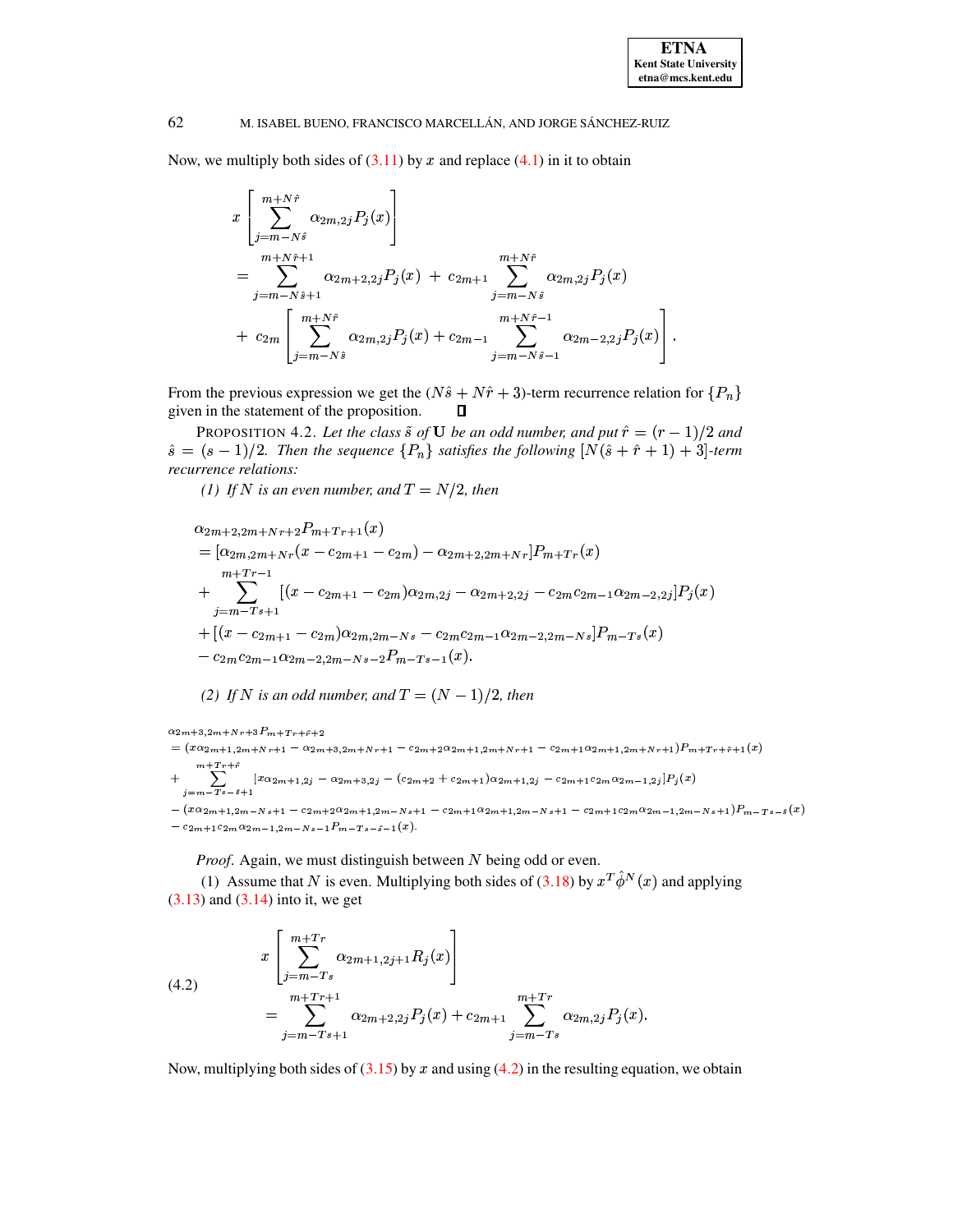## **ETNA Kent State University**  $etna@mcs. kent.edu$

## CONTINUOUS SYMMETRIZED SOBOLEV INNER PRODUCTS OF ORDER  $N$  (II)

the following  $T(r + s) + 3 = (N\hat{r} + N\hat{s} + 3 + N)$ -term recurrence relation for  $\{P_n\}$ ,

$$
x\left[\sum_{j=m-Ts}^{m+Tr} \alpha_{2m,2j} P_j(x)\right]
$$
  
= 
$$
\sum_{j=m-Ts+1}^{m+Tr+1} \alpha_{2m+2,2j} P_j(x) + c_{2m+1} \sum_{j=m-Ts}^{m+Tr} \alpha_{2m,2j} P_j(x)
$$
  
+ 
$$
c_{2m}\left[\sum_{j=m-Ts}^{m+Tr} \alpha_{2m,2j} P_j(x) + c_{2m-1} \sum_{j=m-Ts-1}^{m+Tr-1} \alpha_{2m-2,2j} P_j(x)\right].
$$

from which the statement (1) of the proposition follows straightforwardly.

(2) Assume now that  $N$  is odd. Considering  $(3.10)$ ,  $(3.16)$ , and  $(3.17)$ , we get

(4.3)  

$$
x\begin{bmatrix} m+Tr+\hat{r} \\ \sum_{j=m-Ts-\hat{s}-1}^{m+Tr+\hat{r}} \alpha_{2m,2j+1} R_j(x) \end{bmatrix}
$$

$$
= \sum_{j=m-Ts-\hat{s}}^{m+Tr+\hat{r}+1} \alpha_{2m+1,2j} P_j(x) + c_{2m} \sum_{j=m-Ts-\hat{s}-1}^{m+Tr+\hat{r}} \alpha_{2m-1,2j} P_j(x).
$$

Now plug the previous result in (3.19). We get the following  $(N\hat{r} + N\hat{s} + 3 + N)$ -term recurrence relation for  $\{P_n\},\$ 

$$
x\left[\sum_{j=m-Ts-\hat{s}}^{m+Tr+\hat{r}+1} \alpha_{2m+1,2j} P_j(x)\right]
$$
  
\n
$$
=\sum_{j=m-Ts-\hat{s}+1}^{m+Tr+\hat{r}+2} \alpha_{2m+3,2j} P_j(x) + c_{2m+2} \sum_{j=m-Ts-\hat{s}}^{m+Tr+\hat{r}+1} \alpha_{2m+1,2j} P_j(x)
$$
  
\n
$$
+ c_{2m+1}\left[\sum_{j=m-Ts-\hat{s}}^{m+Tr+\hat{r}+1} \alpha_{2m+1,2j} P_j(x) + c_{2m} \sum_{j=m-Ts-\hat{s}-1}^{m+Tr+\hat{r}} \alpha_{2m-1,2j} P_j(x)\right]
$$

which implies the result  $(2)$  in the statement of the proposition.  $\Box$ 

**4.2. Recurrence relations for**  $\{R_n\}$ . In the sequel, and for the sake of brevity, we will omit the extended expression of the recurrence relations.

<span id="page-8-1"></span>PROPOSITION 4.3. If the class  $\tilde{s}$  of **U** is an even number, the sequence  $\{R_n\}$  satisfies the following  $\lfloor N(\hat{s} + \hat{r}) + 3 \rfloor$ -term recurrence relation,

$$
x\left[\sum_{j=m-N\hat{s}}^{m+N\hat{r}} \alpha_{2m+1,2j+1} R_j(x)\right]
$$
  
= 
$$
\sum_{j=m-N\hat{s}+1}^{m+N\hat{r}+1} \alpha_{2m+3,2j+1} R_j(x) + c_{2m+2} \sum_{j=m-N\hat{s}}^{m+N\hat{r}} \alpha_{2m+1,2j+1} R_j(x)
$$
  
+ 
$$
c_{2m+1}\left[\sum_{j=m-N\hat{s}}^{m+N\hat{r}} \alpha_{2m+1,2j+1} R_j(x) + c_{2m} \sum_{j=m-N\hat{s}-1}^{m+N\hat{r}-1} \alpha_{2m-1,2j+1} R_j(x)\right],
$$

<span id="page-8-0"></span>63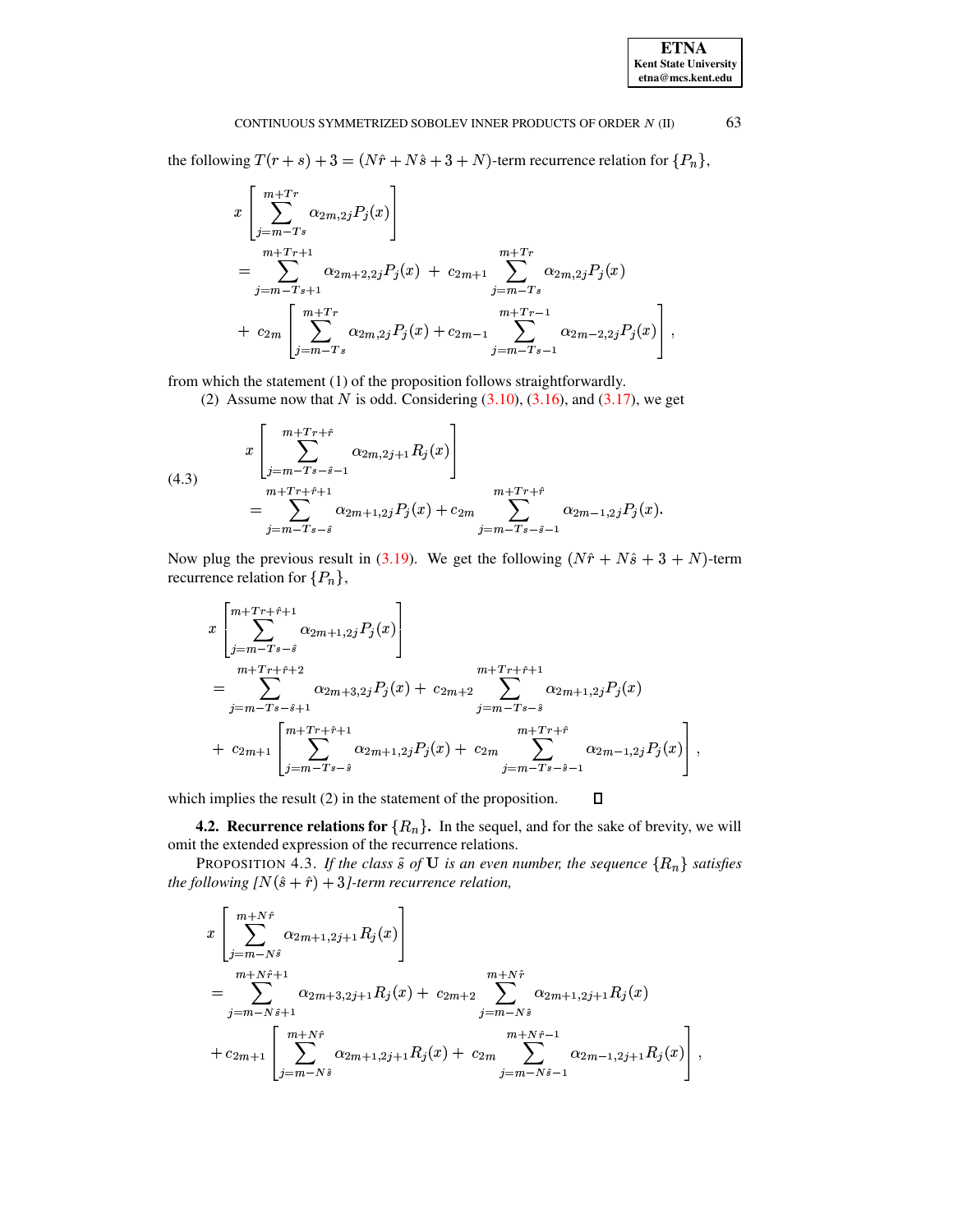# where  $\hat{r} = r/2$  and  $\hat{s} = s/2$ .

*Proof.* Replacing  $(3.11)$  into  $(4.1)$ , we get the result.

PROPOSITION 4.4. Let the class  $\tilde{s}$  of **U** be an odd number, and put  $\hat{r} = (r-1)/2$  and  $\hat{s} = (s-1)/2$ . Then the sequence  $\{R_n\}$  satisfies the following  $[N(\hat{s} + \hat{r} + 1) + 3]$ -term recurrence relations:

 $\Box$ 

(1) If N is even, and  $T = N/2$ , then

$$
x\left[\sum_{j=m-Ts}^{m+Tr} \alpha_{2m+1,2j+1} R_j(x)\right]
$$
  
= 
$$
\sum_{j=m-Ts+1}^{m+Tr+1} \alpha_{2m+3,2j+1} R_j(x) + c_{2m+2} \sum_{j=m-Ts}^{m+Tr} \alpha_{2m+1,2j+1} R_j(x)
$$
  
+ 
$$
c_{2m+1}\left[\sum_{j=m-Ts}^{m+Tr} \alpha_{2m+1,2j+1} R_j(x) + c_{2m} \sum_{j=m-Ts-1}^{m+Tr-1} \alpha_{2m-1,2j+1} R_j(x)\right].
$$

(2) If N is odd, and  $T = (N-1)/2$ , then

$$
x\left[\sum_{j=m-Ts-\hat{s}-1}^{m+Tr+\hat{r}} \alpha_{2m,2j+1} R_j(x)\right]
$$
  
= 
$$
\sum_{j=m-Ts-\hat{s}}^{m+Tr+\hat{r}+1} \alpha_{2m+2,2j+1} R_j(x) + c_{2m+1} \sum_{j=m-Ts-\hat{s}-1}^{m+Tr+\hat{r}} \alpha_{2m,2j+1} R_j(x)
$$
  
+ 
$$
c_{2m}\left[\sum_{j=m-Ts-\hat{s}-1}^{m+Tr+\hat{r}} \alpha_{2m,2j+1} R_j(x) + c_{2m-1} \sum_{j=m-Ts-\hat{s}-2}^{m+Tr+\hat{r}-1} \alpha_{2m-2,2j+1} R_j(x)\right]
$$

*Proof.* We must distinguish again between  $N$  even or odd. In the case  $N$  even, replace  $(3.15)$  into  $(4.2)$ , and in the case N odd, replace  $(3.19)$  into  $(4.3)$ , and so the results are obtained.  $\Box$ 

# **4.3. Recurrence relation for**  $\{Q_n\}$ .

<span id="page-9-0"></span>PROPOSITION 4.5. The sequence  ${Q_n}$  satisfies the following  $(Ns + Nr + 3)$ -term recurrence relation,

$$
\alpha_{n+1,n+Nr+1}Q_{n+Nr+1}(x) = (x\alpha_{n,n+Nr} - \alpha_{n+1,n+Nr})Q_{n+Nr}(x)
$$
  
+ 
$$
\sum_{j=n-Ns+1}^{n+Nr-1} (x\alpha_{n,j} - \alpha_{n+1,j} - c_n\alpha_{n-1,j})Q_j(x)
$$
  
+ 
$$
(x\alpha_{n,n-Ns} - c_n\alpha_{n-1,n-Ns})Q_{n-Ns}(x) - c_n\alpha_{n-1,n-Ns-1}Q_{n-Ns-1}(x)
$$

*Proof.* Multiplying both sides of  $(3.4)$  by x, from  $(3.2)$  we get

$$
\phi^N(x)[T_{n+1}(x) + c_n T_{n-1}(x)] = \sum_{j=n-Ns}^{n+Nr} \alpha_{n,j} xQ_j(x).
$$

Applying twice Proposition 3.2 to the previous expression, we obtain

$$
\sum_{j=n-Ns+1}^{n+Nr+1} \alpha_{n+1,j} Q_j(x) + c_n \sum_{j=n-Ns-1}^{n+Nr-1} \alpha_{n-1,j} Q_j(x) = \sum_{j=n-Ns}^{n+Nr} \alpha_{n,j} x Q_j(x),
$$